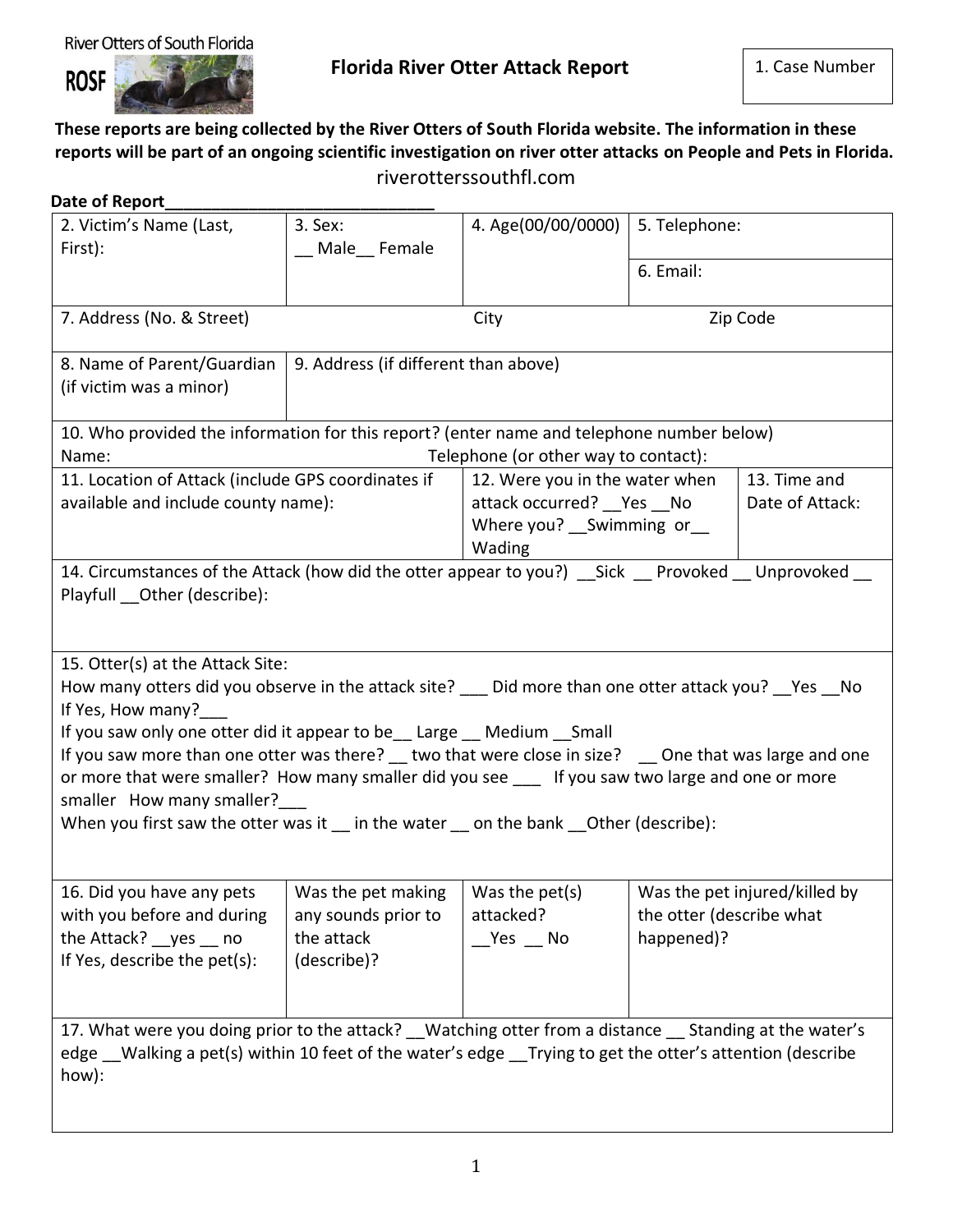| 18. Were you bitten or scratched by the otter? Fes No                                                        |
|--------------------------------------------------------------------------------------------------------------|
| 19. Photographs Taken                                                                                        |
| Did you take photos of the animal involved? __ Yes __ No Did you take photos of all visible injuries? __ Yes |
| No.                                                                                                          |
| 20. How Attack Was Originally Reported                                                                       |
| At first, did you report the attack somewhere other than to this website? __ Yes __ No                       |
| If yes, the report was made to the __ City police __ County Sheriff's Office __ State Police __ Florida Fish |
| and Wildlife Conservation Commission(FWC) or __ County in which attack occurred                              |
|                                                                                                              |
| 21. Medical Attention                                                                                        |
| Did you obtain immediate medical Attention? __ Yes __ No If Yes, did you see a Doctor (MD) __ Yes __ No      |
| Was anything about Rabies discussed with you? Yes No                                                         |
| 22. Disposition of Otter and Human Health                                                                    |
| Do you know if the otter was captured or killed? Fees No If the otter was captured or killed, do you         |
| know who took the otter? Describe who:                                                                       |
| Do you know if the otter was tested for Rabies? Yes No                                                       |
| If the answer is yes, was the result __ Negative for Rabies or __ Positive for Rabies                        |
|                                                                                                              |
| 23. Other Comments:                                                                                          |
|                                                                                                              |
|                                                                                                              |
|                                                                                                              |
|                                                                                                              |
|                                                                                                              |

## **SUBMIT**

## **Instructions for completing the form "Florida River Otter Attack Report"**

The purpose of this Report form is to collect information about river otter attacks on humans for the use in tracking, monitoring the locations, determining similarities among the various attacks.

- 1. Case Number: This number is assigned to each otter attack on humans and is intended for internal tracking.
- 2. Name: Provide the first and last name of the attack victim.
- 3. Sex: Indicate if the victim is male or female.
- 4. Age: Provide the victim's age.
- 5. Telephone: Enter the victim's contact telephone number.

6. Email: Providing this information is optional. However, by providing your email you can receive reports on other otter attacks or summaries of otter attacks in Florida.

- 7. Address: Enter the victim's address, including number and street, city, state, and zip code.
- 9. Name of Parent/Guardian: If the victim is a minor, enter the name of a parent or guardian.
- 8. Address: Enter the parent/guardian's address, if different from that of the victim.